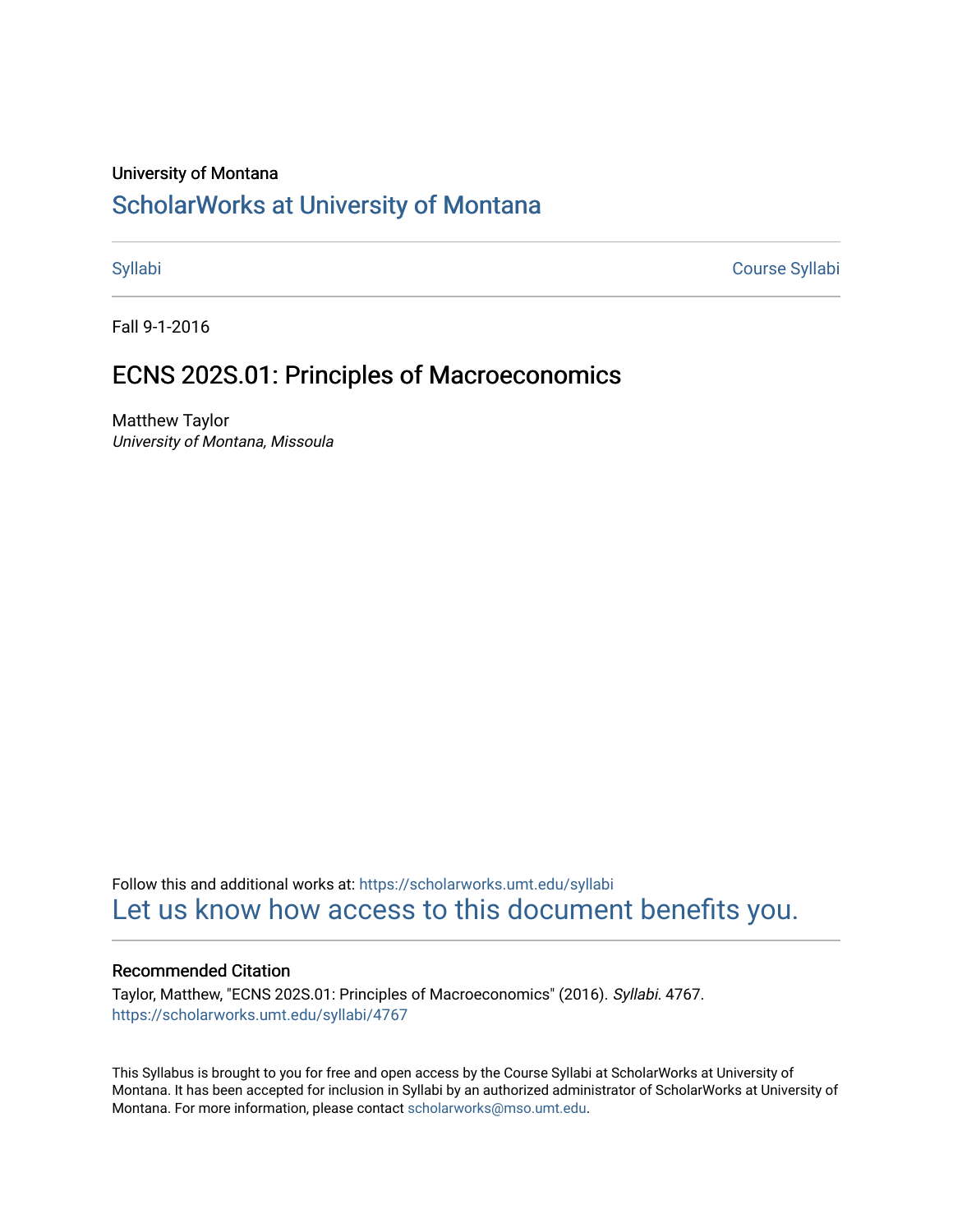### **Economics 202: Principles of Macroeconomics University of Montana Department of Economics Fall 2016**

| Instructor:                | Matt Taylor      | Email: matthew.taylor@mso.umt.edu                |
|----------------------------|------------------|--------------------------------------------------|
| Office:                    | Liberal Arts 406 | Lecture: MWF 11:00-11:50, LA 11                  |
| CRN:                       | 70048            | <b>Office Hours:</b> W 14:00-15:00, R 9:30-11:00 |
| MEL Course ID: taylor10615 |                  | Website: https://portal.mypearson.com/login      |
| TA:                        | Kaci Felstat     | TA's email: kaci.felstet@umconnect.umt.edu       |
| TA's Office:               | LA 409           | TA's Office Hours: T 16:00-17:00, W 12:30-14:00  |
|                            |                  |                                                  |

**Course Description:** This course is an introduction to macroeconomics. We will study the U.S. economy as a whole, learn the basic models economists use to understand the economy as a whole and become familiar with the terminology of macroeconomics. Macroeconomics focuses on output growth, unemployment, and inflation. We will learn about aggregate supply and demand, sources of economic growth, fiscal and monetary policies, the monetary system, and important policy debates.

**Prerequisites:** ECNS 201S: Principles of Microeconomics.

**Textbook:** Hubbard & O'Brien, Macroeconomics. The textbook is intended to complement the material presented in lecture. You will likely find the lectures to be more valuable if you read the relevant material in the book **before** it is presented in class. **You must purchase an access code for the MyEconLab website.** The website for the book provides additional materials to support your study. **You can purchase a bundle that includes an access code, an e-text, and "value" version of the text at the UM Bookstore. You can also purchase access at Pearson's website.**

I will also be putting one copy of the text on reserve at the UM Library. If that option appeals to you, then you could purchase an access code alone at the Pearson website.

**Course Website: You are required to register for the course at pearsonmylabandmastering.com**. You will be able to access the syllabus, grades, and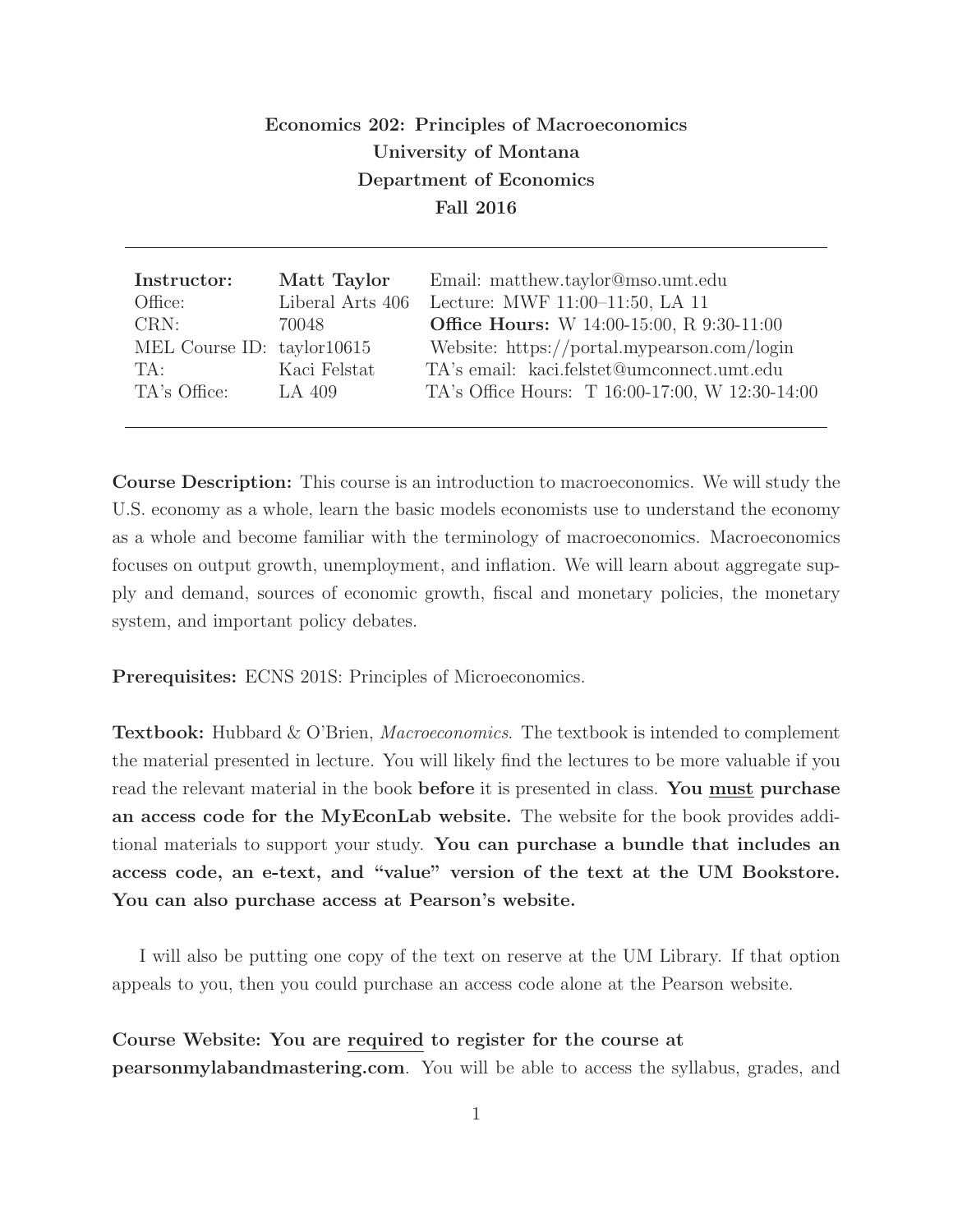complete your homework assignments on this website. Announcements related to the course will also be posted on this website. **Please ensure that the email you register with on the website is an active email that you check regularly because that is the email account to which course announcements will be sent.**

#### **How to register for the course at Pearson:**

- 1. Go to pearsonmylabandmastering.com and click the **Student** button.
- 2. Enter the **course**  $ID \Rightarrow$  **taylor10615**, and click **Continue**.
- 3. If you have an existing Pearson account, **Sign in** with your existing user name and password. **Some students have created problems for themselves at this step; I'll explain how in lecture.**
	- • If you do not have an account, then click **Create**.
- 4. Choose to register an **Access Code** if you purchased a package with an access code, or purchase access with **a credit card/PayPal**. If you are waiting on financial aid to purchase your course materials, select the **Get temporary access without payment for 14 days** at the bottom of the page.
- 5. Click **Go To Your Course** on the confirmation page. Click **Fall 2016: ECNS 202, Macroeconomics** to start.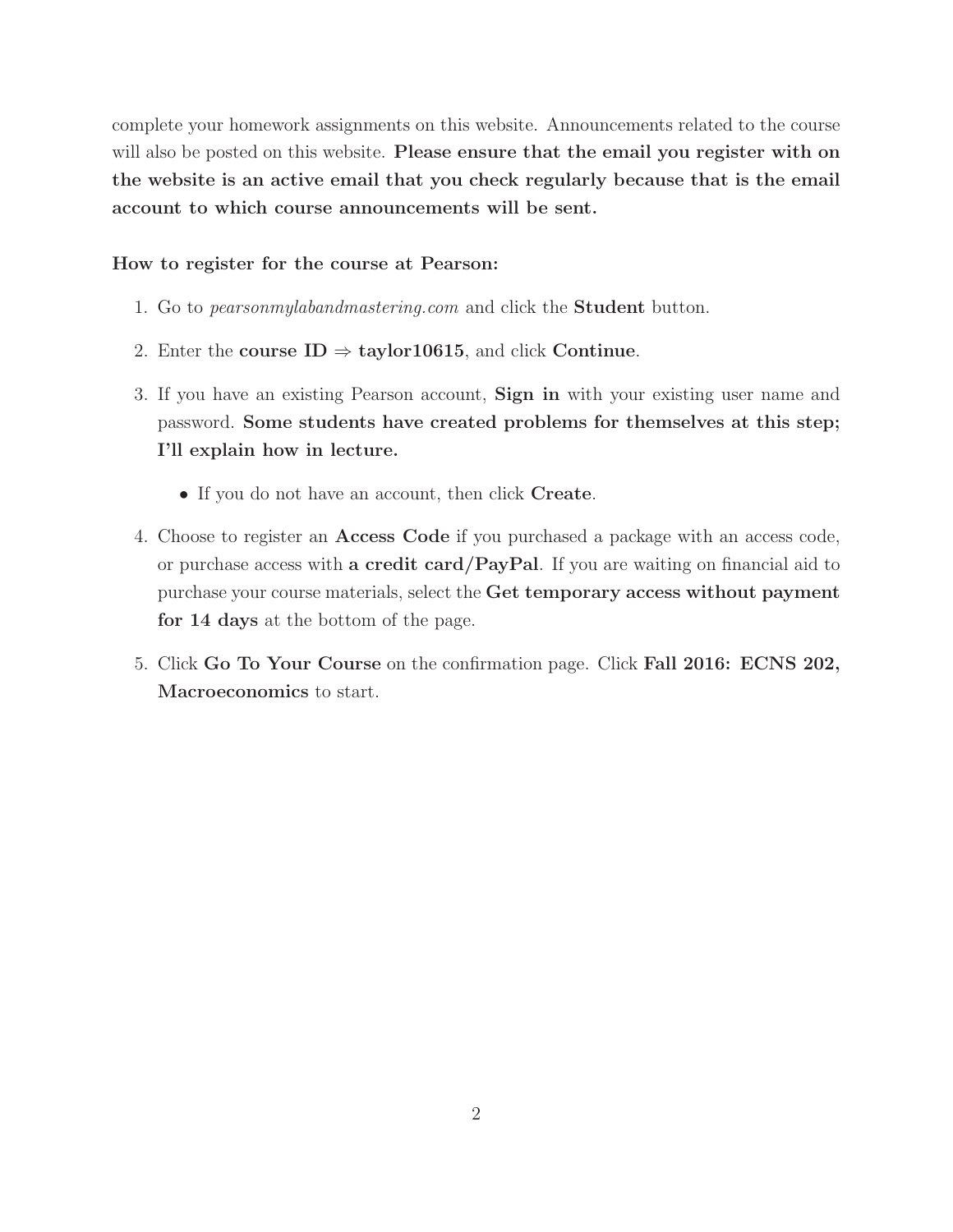**Grading Policy:** The graded coursework will consist of homework assignments, four "midterm" exams, and a final exam.

Your final course grade will be determined as follows:

20% Homework 15% Midterm Exam #1 (Friday, 16 September 2016) 15% Midterm Exam #2 (Friday, 7 October 2016) 15% Midterm Exam #3 (Friday, 28 October 2016) 15% Midterm Exam #4 (Friday, 18 November 2016) 20% Final Exam (Wednesday, 14 December 2016 at 8:00 AM)

**Exams:** All exams are cumulative. **No makeup midterm exams will be given.** In the case of a missed midterm due to emergency situations, the student may be allowed to put the weight of the missed exam on the final exam, provided I am notified as soon as possible and verification of the emergency is provided to me by phone, voice mail, or email, no later than 24 hours after an exam. A missed final due to an unanticipated emergency may be handled with an "incomplete" for the course at my discretion, and in accordance with University policy. **Do not take this class if you know that you cannot make one of the scheduled exams.**

**Homework:** Homework will be completed online at the myEconLab website. Homework will by **due by 11:00PM** on the assigned due date. After 11:00PM the website will not allow assignments to be submitted. **Late homework will not be accepted.** The assignment with the **lowest percentage score will be dropped** from your homework grade.

**Attendance:** The textbook is not a substitute for lectures and you will be held responsible for all topics covered in lectures. You may not use my office hours as a substitute for class time.

**Students with Disabilities:** If you are a student with a disability who will require reasonable program modifications in this course, please meet with Disability Services for Students in Lommasson 154 for assistance in developing a plan to address program modifications. If you are already working with Disability Services arrange to meet with me during my office hours to discuss reasonable modifications that may be necessary. For more information, visit the Disability Services website at http://www.umt.edu/disability.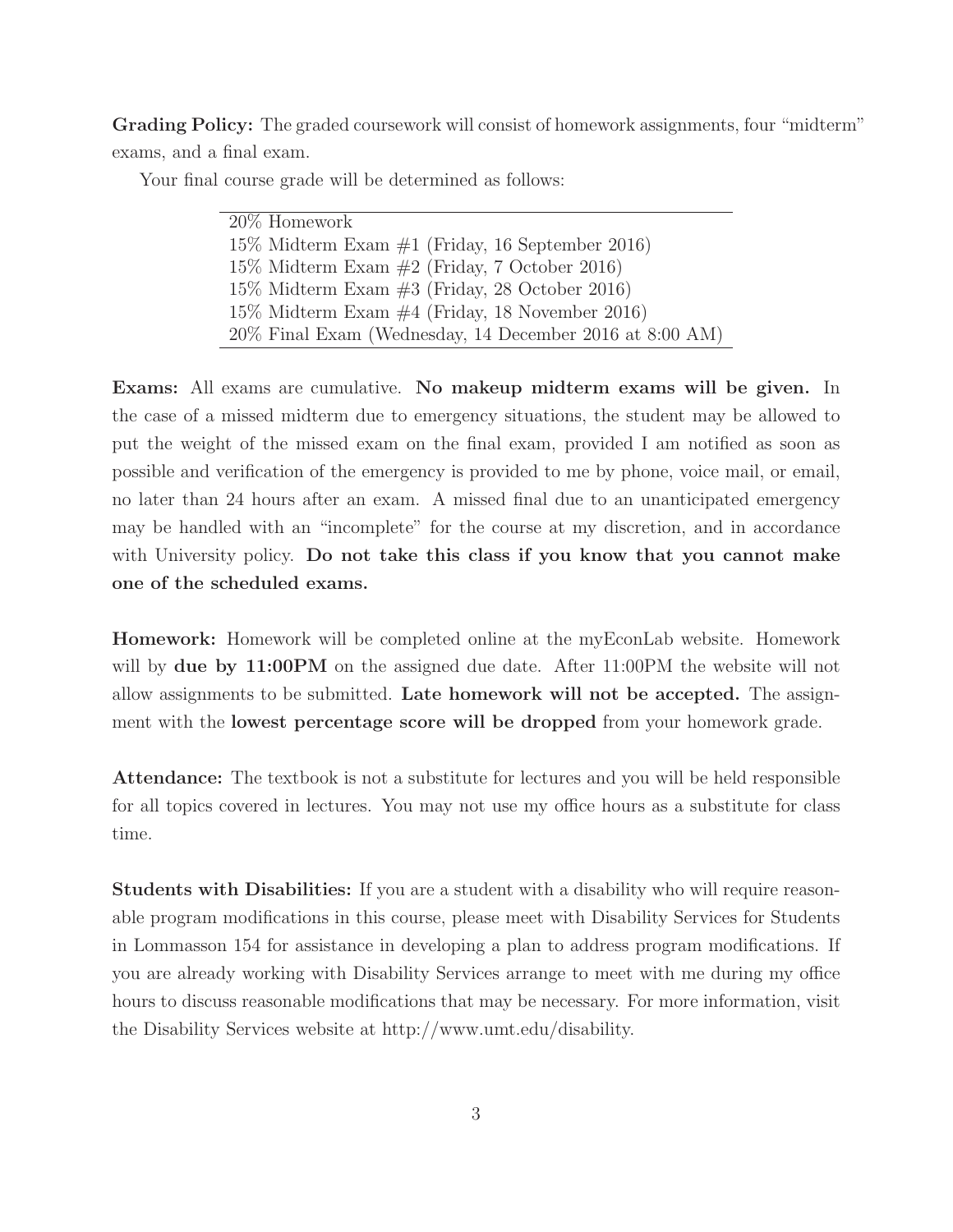**Drops and Credit/No-Credit**: The University has deadlines and policies applicable to dropping the course and changing your grading option. Request to make changes must be in accordance with University policy and deadlines. **In accordance with University policy, students taking the course credit/no credit must earn a D- or better to receive credit.**

**Academic Integrity:** All students must practice academic honesty. Academic misconduct is subject to an academic penalty by the course instructor and/or a disciplinary sanction by the University. All students need to be familiar with the Student Conduct Code. The Code is available for review online at **http://www.umt.edu/vpsa/policies/student conduct.php**.

**Outline of Course Material:** The following is a tentative schedule of lectures and associated reading from the text. Additional readings will be assigned throughout the course. The schedule should be viewed as tentative and may be subject to change throughout the term.

- Economic Foundations (Chapter 1)
- Demand, Supply, Equilibrium, and Efficiency (Chapter 3, Chapter 4 [p. 100-116])
- GDP: Measuring Total Production and Income (Chapter 8)
- Unemployment and Inflation (Chapter 9)
- Economic Growth, Financial System, and Business Cycles (Chapter 10)
- Long-Run Economic Growth (Chapter 11)
- Aggregate Expenditure and Output in the Short Run (Chapter 12 & Chapter 12 Appendix)
- Aggregate Demand and Aggregate Supply Analysis (Chapter 13)
- Money, Banks, and the Federal Reserve System (Chapter 14)
- Monetary Policy (Chapter 15)
- Fiscal Policy (Chapter 16)